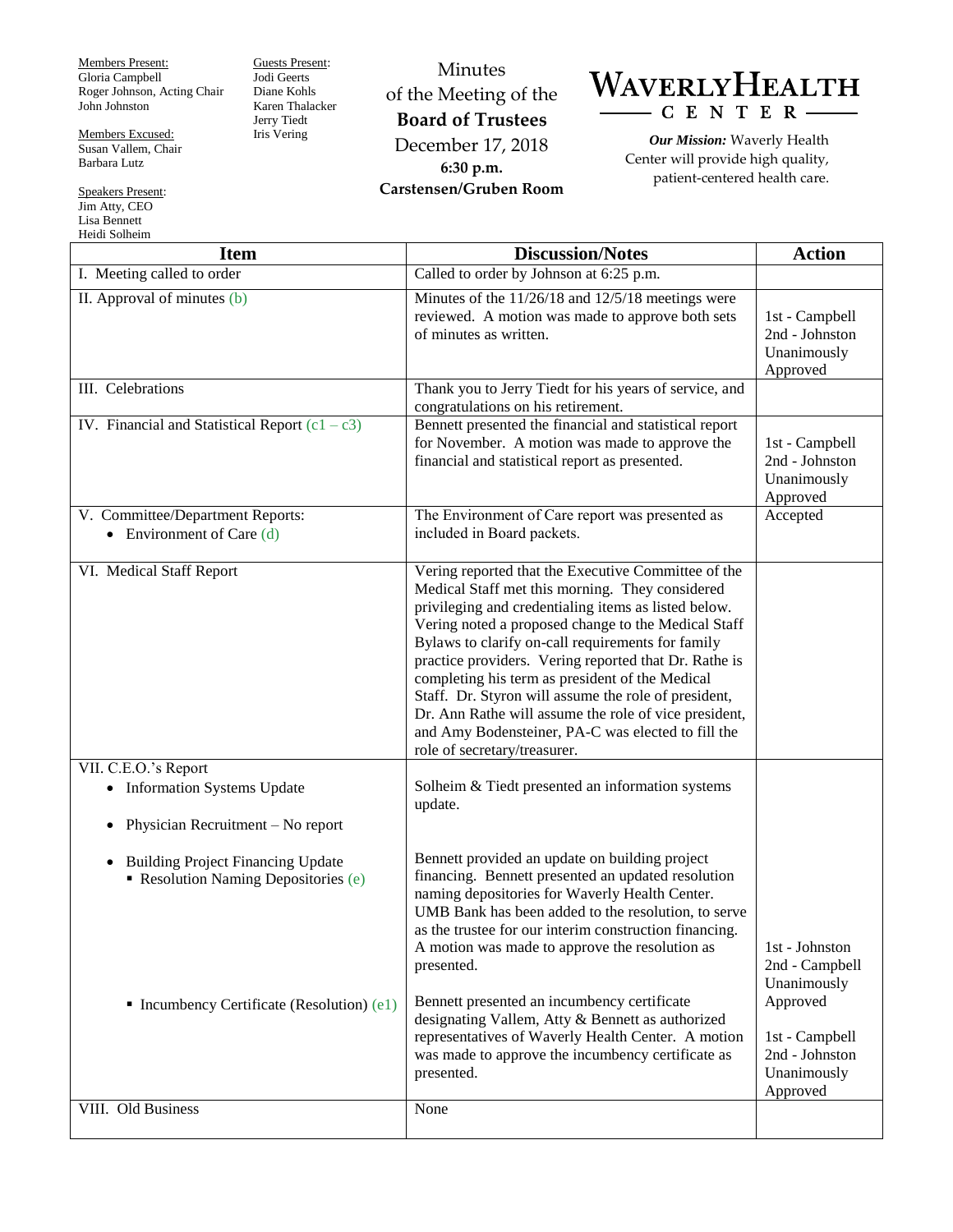## IX. New Business

• Legal Agreement (f)

- Request for Privileges:
	- Thomas Bollinger, MD Courtesy, Pathology, Cedar Valley Pathology
	- David Larson, MD Courtesy, Pathology, Cedar Valley Pathology
- Reappointments to Medical Staff:
	- Haroon Afridi, MD Consulting, Radiology, RCI
	- Ashar Afzal, MD Courtesy, Pain Management, CVMS
	- Stephen Burke, MD Courtesy, Radiology, RCI
	- Larry Burr, MD Courtesy, Radiology, RCI
	- Craig Clark, MD Consulting, Radiology, RCI
	- Clay Dahlquist, DO Active, Emergency Medicine and Hospitalist, WHC
	- Darren Davenport, MD Consulting, Radiology, RCI
	- $\blacksquare$  Theodore Donta, MD Consulting, Radiology, RCI
	- **Felix Gonzales, MD Courtesy,** Otolaryngology, Iowa ENT & Sinus Surgery Center
	- $\blacksquare$  Michael Hanigan, MD Consulting, Radiology, rCI
	- Frank Hawkins, MD Courtesy, Pain Management, CVMS
	- Laura Hemann, MD Courtesy, Radiology, RCI
	- Brian Hopper, MD Courtesy, Radiology, RCI
	- Shannon Hull, PA-C Active, Family Practice, WHC
	- Michael Hummel, MD Consulting, Radiology, RCI
	- David Jensen, MD Courtesy, Radiology, RCI
	- Connie Joylani, MD Active, Emergency Medicine, Family Practice & Hospitalist, WHC
	- Lara Kyhl, ARNP Active, Emergency Medicine, WHC
	- Michael Macke, MD Courtesy, Radiology, RCI
	- Ahsan Maqsood, MD Courtesy, Cardiovascular Disease (Cardiology), Covenant
	- Joshua McDonald, MD Courtesy,

Atty presented a request to continue our legal services agreement with Correll, Sheerer, Benson, Engles, Galles & Demro, PLC. Atty reported that the terms of the agreement are being transitioned from calendar year to fiscal year to align with our budgeting process. A motion was made to approve the agreement for legal services through June 30, 2019 as presented at a cost of \$22,500.

Privileging items were presented as individually listed at left. All files have been reviewed by the Executive Committee of the Medical Staff. The Executive Committee recommends approval. A motion was made to approve all privileging items as individually considered and recommended by the Executive Committee of the Medical Staff.

1st - Campbell 2nd - Johnston Unanimously Approved

1st - Johnston 2nd - Campbell Unanimously Approved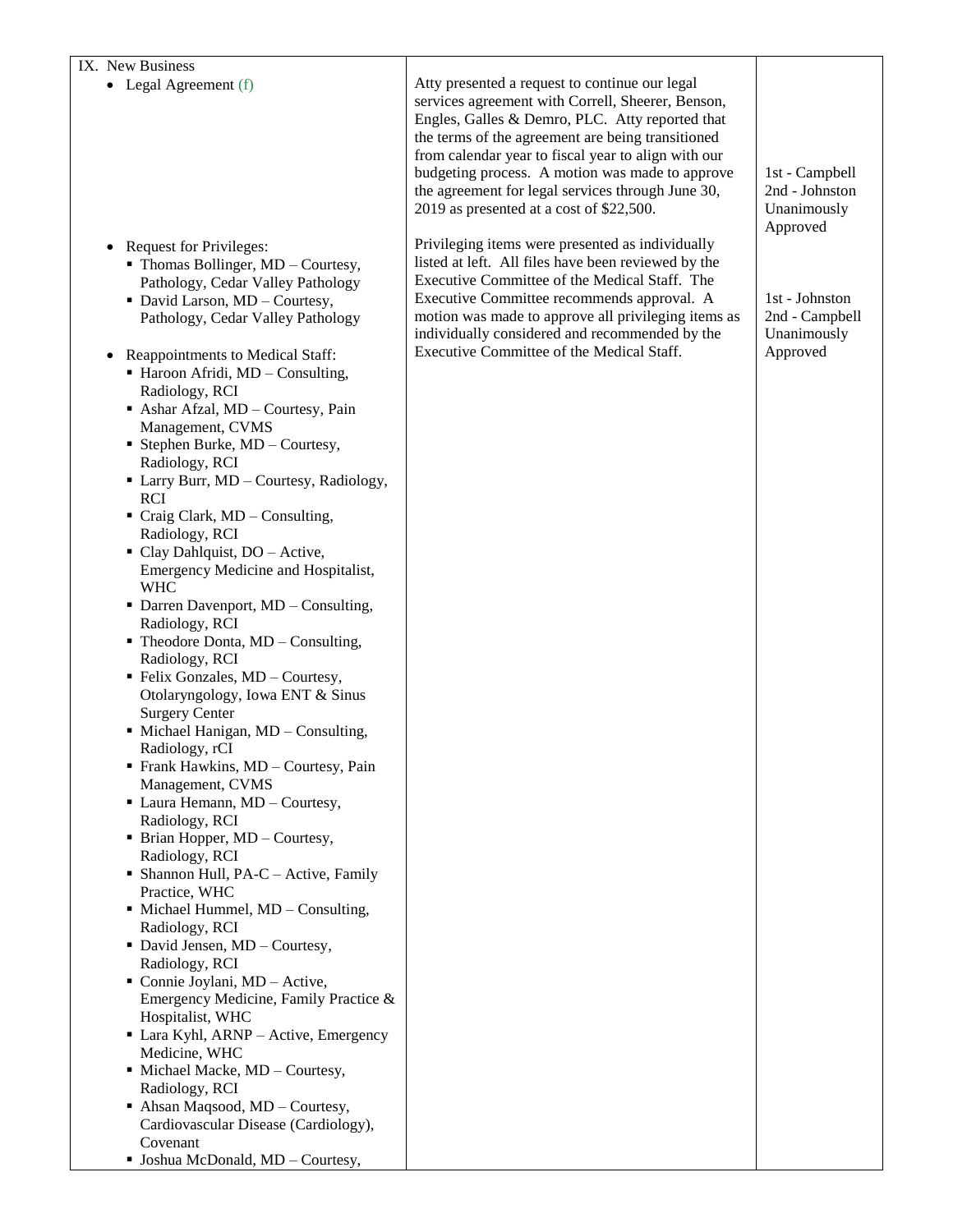Radiology, RCI

- William Neff, MD Courtesy, Radiology, RCI
- Brian Randall, MD Courtesy, Radiology, RCI
- Robert Schmall, MD Consulting, Radiology, RCI
- Paul Schneider, DO Consulting, Radiology, rCI
- Brianne Seberger, MD Courtesy, Radiology, RCI
- Richard Seitz, MD Consulting, Radiology, RCI
- Rajendra Singh, MD Active, Emergency Medicine, WHC
- Stephanie Smith, ARNP Courtesy, Orthopedics, CVMS
- **Terrie Thurm, ARNP Active,** Women's Health & Spa Services, WHC
- David Van Roekel, MD Consulting, Radiology, RCI
- Randy Wirtz, ARNP Active, Family Practice, WHC
- John Zehr, MD Active, Emergency Medicine & Family Practice, WHC
- Recommendations Regarding Provisional Status:
	- Aaron Albert, MD Consulting, Psychiatric & Mental Health, Integrated Telehealth Partners
	- Jeffrey Clark, DO Courtesy, Orthopedic Surgery, CVMS
	- Jan Davis, ARNP Active, Family Practice, WHC
	- Richard Jacobson, Jr., CRNA Courtesy, Anesthesia & Pain Management, Iowa Anesthesia
	- Mark Odden, CRNA, ARNP Courtesy, Anesthesia & Pain Management, Iowa Anesthesia
	- Benjamin Torrez, DO Courtesy, Orthopedic Surgery, CVMS
- Resignations from Medical Staff:
	- Shane Faltys, CRNA Courtesy, Anesthesia (Locums), Recruiting Resources
- Revised Policies & Procedures: Fundraising Under HIPAA (e)
- Finance Committee
	- Capital Requests

| The revised policy listed at left was presented for<br>review as included in the Board packets. The policy<br>has been reviewed by the Executive Committee of<br>the Medical Staff and is recommended for approval.<br>A motion was made to approve the policy as written |
|---------------------------------------------------------------------------------------------------------------------------------------------------------------------------------------------------------------------------------------------------------------------------|
| Bennett reported that Finance Committee did not<br>meet this month.                                                                                                                                                                                                       |

There were no capital requests. Geerts reported on an unbudgeted capital need for medical video equipment that is used in intubations. They are gathering information and reviewing quotes and may 1st - Johnston 2nd - Campbell Unanimously Approved